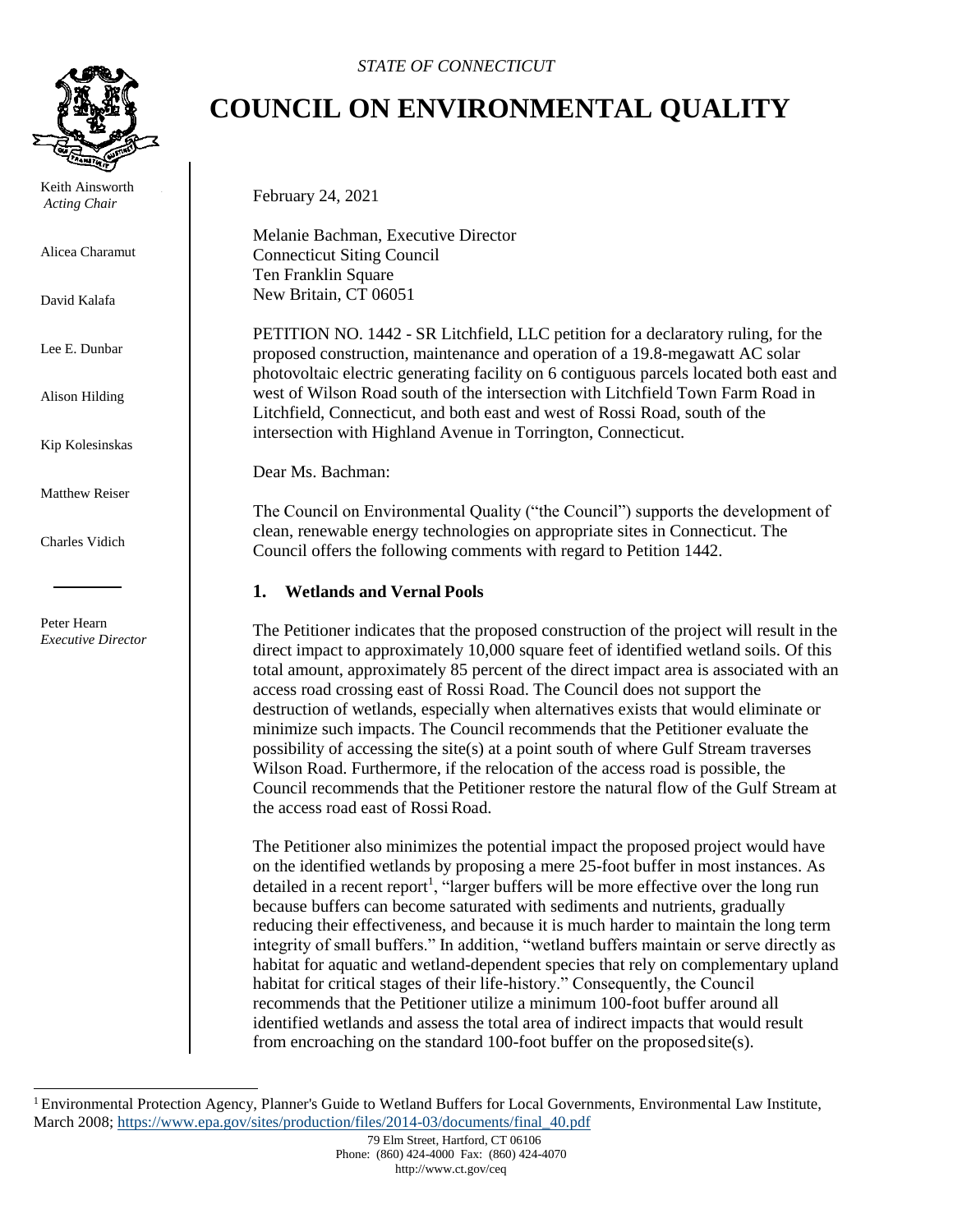It also appears that the 100-foot "Gulf Stream" buffer depicted on Appendix A, Sheet PV100 ends at the proposed access road east of Rossi Road, and then is depicted again south of the proposed development. The lack of a riparian buffer in this area is concerning since Appendix U – Wetland and Habitat Report indicates that Gulf Stream continues, "flowing southerly from this farm road, the stream enters a roughly 600 linear foot segment which had been ditched in the past." The restoration of the missing riparian buffer to the site plan may preclude development a portion of the solar facility south of the access road off of Rossi Road. The proposed riparian buffer would help to ensure that the water quality of Gulf Stream improves. The Council notes that in this location and others on the proposed site(s), buffers are only effective at preserving habitat and ensuring environmental quality if they are adhered to.

The Department of Energy and Environmental Protection's (DEEP) recent position on riparian buffers, "the preservation of 300' buffers as a best management practice to protect connectivity in the forest along wetland movement corridors". The Council recommends that the Petitioner maintain a minimum 300-foot wide buffer along the Gulf Stream to serve as a riparian corridor.

The Petitioner also identified two vernal pools within the proposed site(s) that would be affected by the construction and operation of the proposed project. The Petitioner states that the southern portion of the vernal pool envelope (VPE) for vernal pool 1 (northern) would be impacted by the removal of mature trees and site work for the proposed equipment laydown area. The Council notes that construction activities within 100 feet of the vernal pool edge could impair water quality and the removal of vegetation adjacent to the vernal pools could have the unintended consequence of increasing the temperature of the water and eliminating a source of leaves, which constitute the base of the pool food web. Because the two vernal pools are characterized as Tier I types, the Council recommends the following best development practices be employed:

- maintain an undeveloped forested habitat around the pool,
- including both canopy and understory;
- avoid barriers to amphibian dispersal (emigration, immigration);
- protect and maintain pool hydrology and water quality by maintaining a 100-foot "no- disturbance" buffer; and
- maintain a pesticide-free environment.<sup>2</sup>

# **2. Vegetation**

The Petitioner noted the presence of two state-listed bird species in and about the proposed site(s): 1) bobolink (Dolichonyx oryzivorus) and 2) savannah sparrow (Passerculus sandwichensis). It is a strained argument to suggest that the development of the solar facility would improve the breeding potential for these and other forest-edge species by ensuring "that these species do not attempt to breed on the site, but rather to seek more suitable habitats elsewhere." As a proactive measure to increase the likelihood that these state-listed species may prosper, the Council recommends that the Petitioner consider establishing areas of native meadow habitat in the areas cleared and maintained to prevent panel shading for forest edge birds and pollinator insects, which would be mechanically or biologically maintained no more than once a year during the birds' non-breeding season.

In addition, Exhibit M - Integrated Vegetation Management Plan (IVMP) states that the proposed site(s) will use a combination of "biological control methods (Adaptive Multi-Paddock sheep grazing), mechanical, and chemical control measures as needed". The Council recommends that the Petitioner provide a detailed grazing plan for the management of vegetation on the proposed site. The Council is also concerned about the use of certain chemicals for vegetative management. According to the United States

<sup>&</sup>lt;sup>2</sup> Calhoun, A. J. K. and M. W. Klemens. 2002. Best development practices: Conserving pool-breeding amphibians in residential and commercial developments in the northeastern United States. MCA Technical Paper No. 5, Metropolitan Conservation Alliance, Wildlife Conservation Society, Bronx, New York.